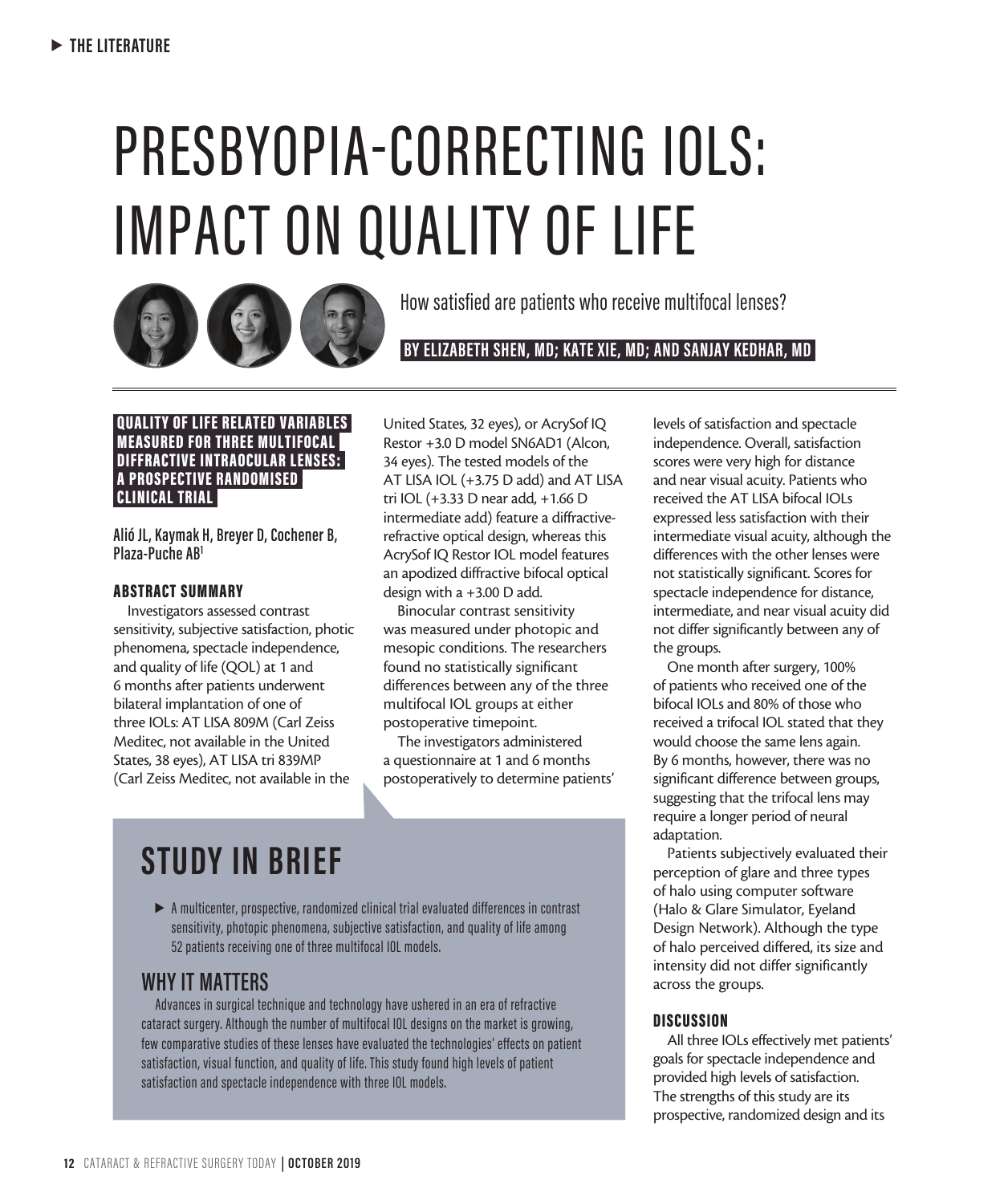## ASSESSED BY THE NATIONAL EYE INSTITUTE VISUAL FUNCTION QUESTIONNAIRE-14

• Reading traffic, street, or store signs • Doing fine handiwork like sewing

- Reading small print
- Reading a newspaper or a book
- Reading a large-print book or numbers on a telephone
- Recognizing people when they are nearby
- Seeing steps, stairs, or curbs
- Writing checks or filling out forms
	- Cooking
	- Watching television
	- Driving during the day

evaluation of various visual parameters. The main limitation of this study is its use of an in-house questionnaire instead of a standardized method such as the National Eye Institute Visual Function Questionnaire. The lack of a standardized questionnaire limits readers' ability to compare these results to those of other studies. Although there is no indication of bias, it should also be noted that Carl Zeiss Meditec designed, sponsored, and partially funded the trial.

The most surprising finding was that the trifocal lens did not provide significantly better intermediate visual acuity than the AcrySof bifocal lens. The investigators stated that this finding was consistent with prior studies that have suggested that the SN6AD1 provides

acceptable intermediate visual acuity.<sup>2,3</sup> Earlier research by Alió and colleagues used the National Eye Institute Visual Function Questionnaire-25 to compare model SN6AD3 of the bifocal AcrySof IQ Restor IOL with the aspheric bifocal biconvex refractive-diffractive Acri.LISA IOL (now AT LISA) and monofocal Acri.Smart lens (Acri.Tec, no longer available) and found positive QOL outcomes for tasks at near and intermediate distances with both multifocal IOLs.<sup>4,5</sup>

Although this study showed a trend toward limited intermediate visual acuity with the AT LISA 809M bifocal lens, this was not reflected in patient satisfaction scores or spectacle independence scores. Similarly, Gil et al demonstrated that patient satisfaction

the researchers evaluated uncorrected distance visual acuity, uncorrected intermediate visual acuity, and uncorrected near visual acuity at 3 months after bilateral implantation.

The VF-14 QOL was administered 3 months after patients received an IOL in their second eye. The mean value score for each item of the questionnaire was 1.00 or less, indicating that patients had little to no difficulty performing those tasks. They reported the most difficulty reading small print, driving at night, and doing fine handiwork.

For the subgroup of patients for whom IOL implantation in their second eye was delayed, investigators administered the VF-14 QOL questionnaire 3 months after surgery on the first eye and again 3 months after surgery on the second eye. Patients

- Driving at night
- Recognizing people from a distance
- Using a personal computer
- Shaving, styling hair, or putting on makeup
- Difficulty going out to see movies, theater, plays, or events

and QOL were not statistically different even if outcomes for uncorrected near visual acuity differed significantly among various multifocal IOLs.<sup>6</sup> This suggests that patients are highly subjective when grading their level of satisfaction with their vision at various distances. Many studies have demonstrated that patient satisfaction is very high with various types of multifocal  $IOL<sup>2-6</sup>$  but satisfaction may not be the most sensitive measure by which to differentiate the actual performance of these lenses. As new multifocal IOLs come to market, studies should assess both patients' subjective satisfaction and objective measures of visual function to compare the effects of multifocal technology on patients' QOL.

reported a significant improvement in vision-related QOL—specifically for fine handiwork such as sewing and for using a personal computer—after binocular implantation.

The researchers reported an average binocular postoperative logMAR UCVA of 0.05 at distance, 0.11 at 60 cm, and 0.09 at 40 cm, all of which were significant improvements from preoperative levels.

#### **DISCUSSION**

With the addition of intermediate focus, trifocal IOLs offer a theoretical advantage over the bifocal models currently available in the United States, but medical interventions must ultimately be judged by their effect on patients' QOL. The results of this study indicate high patient satisfaction and

#### EVALUATION OF QUALITY OF LIFE AFTER IMPLANTATION OF A NEW TRIFOCAL INTRAOCULAR LENS

**Akman A, Asena L, Ozturk C, Gür Güngör S**<sup>7</sup>

#### ABSTRACT SUMMARY

Investigators evaluated 48 consecutive patients who underwent bilateral implantation of the AcrySof IQ PanOptix IOL (Alcon). First, they evaluated patients' QOL 3 months after surgery with the National Eye Institute Visual Function Questionnaire-14 (VF-14 QOL; see *Assessed by the National Eye Institute Visual Function Questionnaire-14*). Second, they compared vision-related QOL in the monocular versus the binocular state in a subgroup of 14 patients for whom IOL implantation in their second eye was delayed by 3 months or longer. Third,